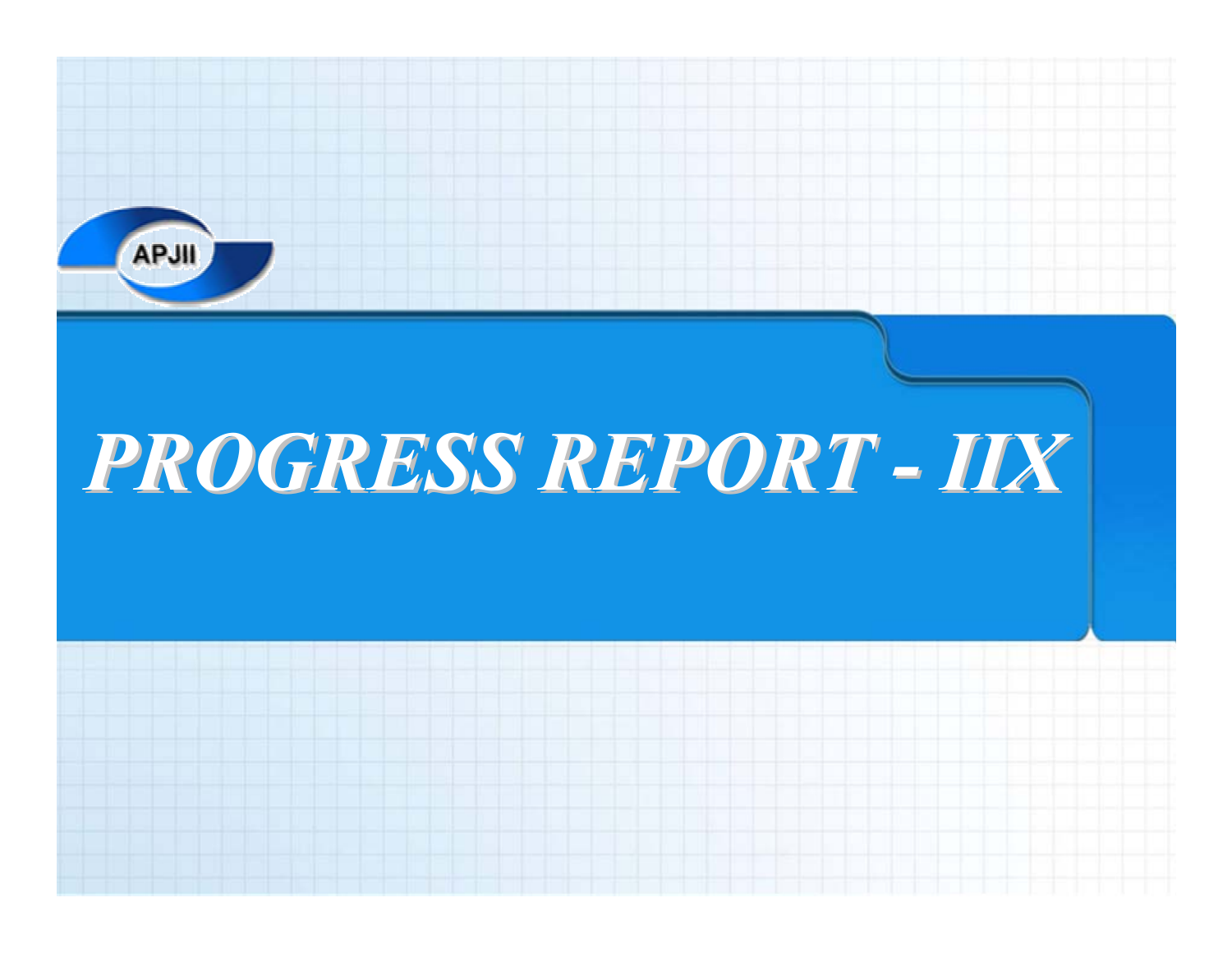# *Current Current Configuration Configuration*

- •**We have 3 IIX nodes. We have 3 IIX nodes.**
- •**IIX is a layer 2 and 3 infrastructures. IIX is a layer 2 and 3 infrastructures.**
- •**Total members: 70 members (until July 01 '03). Total members: 70 members (until July 01 '03).**
- •**Members connect to the IIX using IPv4 Address.**
- •**Total routing announcements: 1600 lines. Total routing announcements: 1600 lines.**
- **16% of our members using static route and more 16% of our members using static route and more than 84% using BGP to connect to the IIX. than 84% using BGP to connect to the IIX.**
- $\bullet$ **Now also supporting : IPv6 Address.**
- **IIX has received an IPv6 assignment from APNIC: IIX has received an IPv6 assignment from APNIC: 2001:07FA:0002::/48 2001:07FA:0002::/48**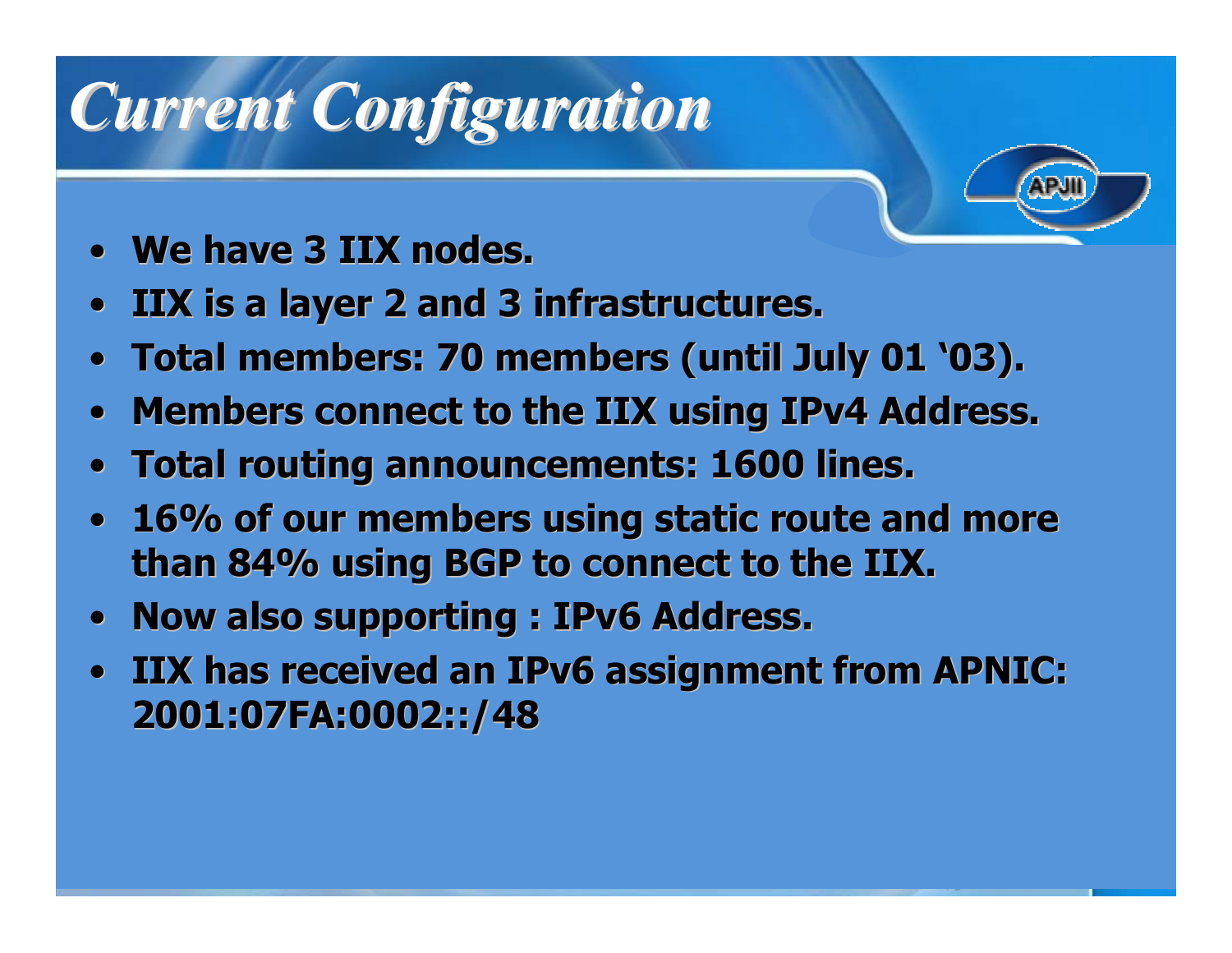## *Renumbering IPv4 Status Renumbering IPv4 Status*



- $\bullet$ **New Assignment from IX Range APNIC:** – **218.100.4.0/24 218.100.4.0/24**
- **Took time more than 2 months to renumber. Took time more than 2 months to renumber.**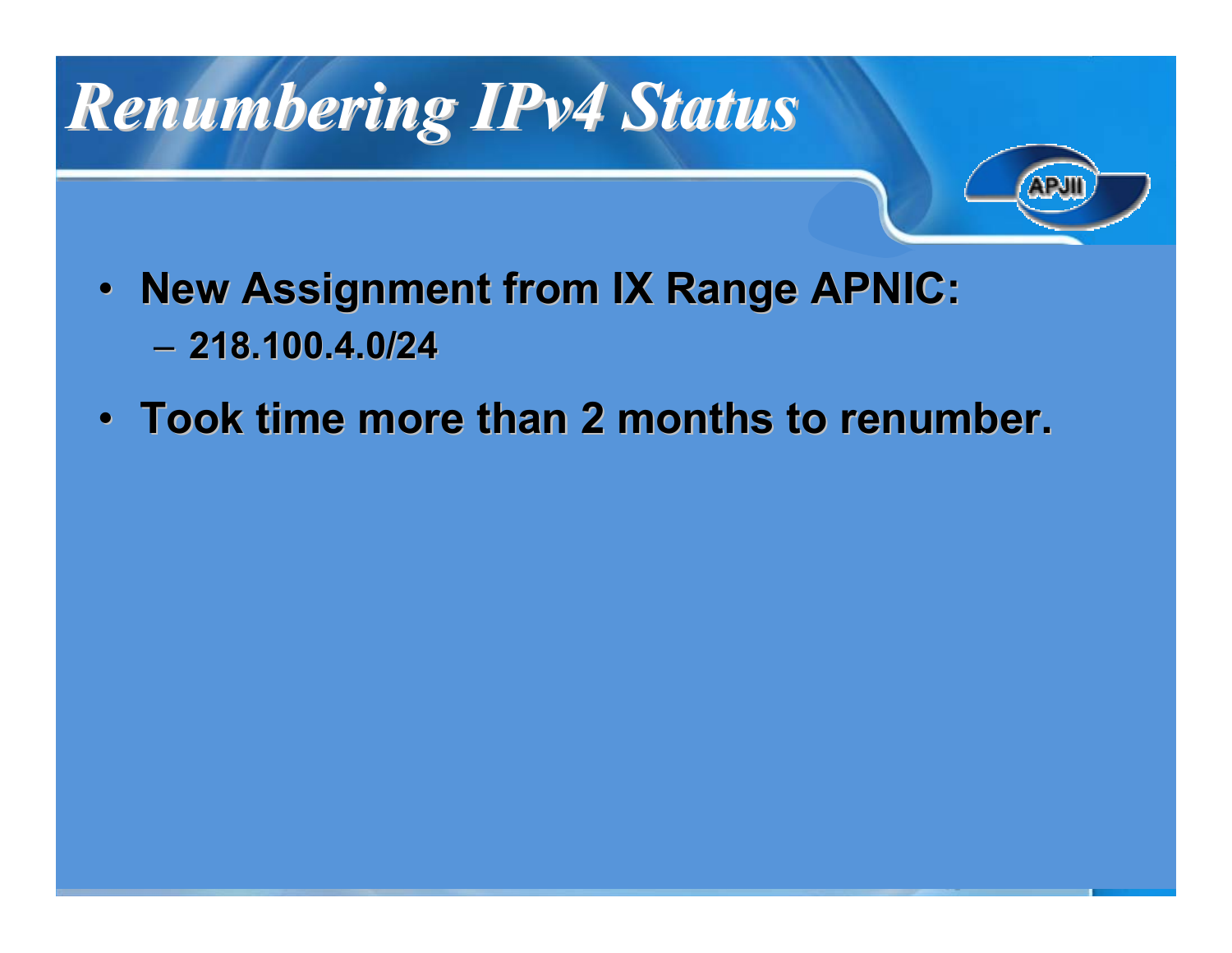### *IPv6 Implementation IPv6 Implementation*



- **Since IIX-Router are supported to use IPv6, we will start to assign an IPv6 to each member soon. each member soon.**
- **Each member will be assigned with a Each member will be assigned with a /128.**
- Will be implemented on the existing IIX **Configuration. Configuration.**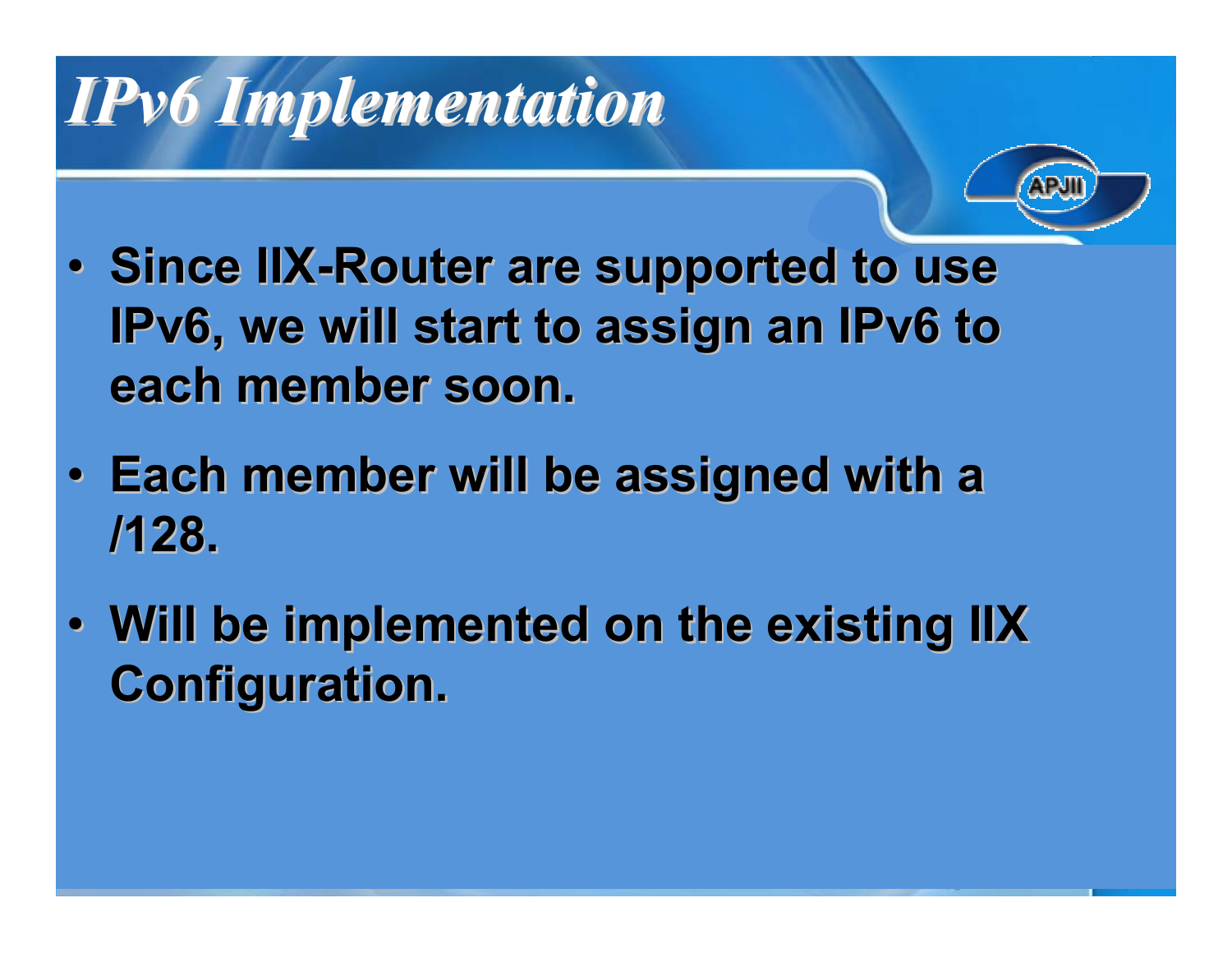



- Will be implemented separately with the **current IIX. current IIX.**
- •**Members are ISPs. Members are ISPs.**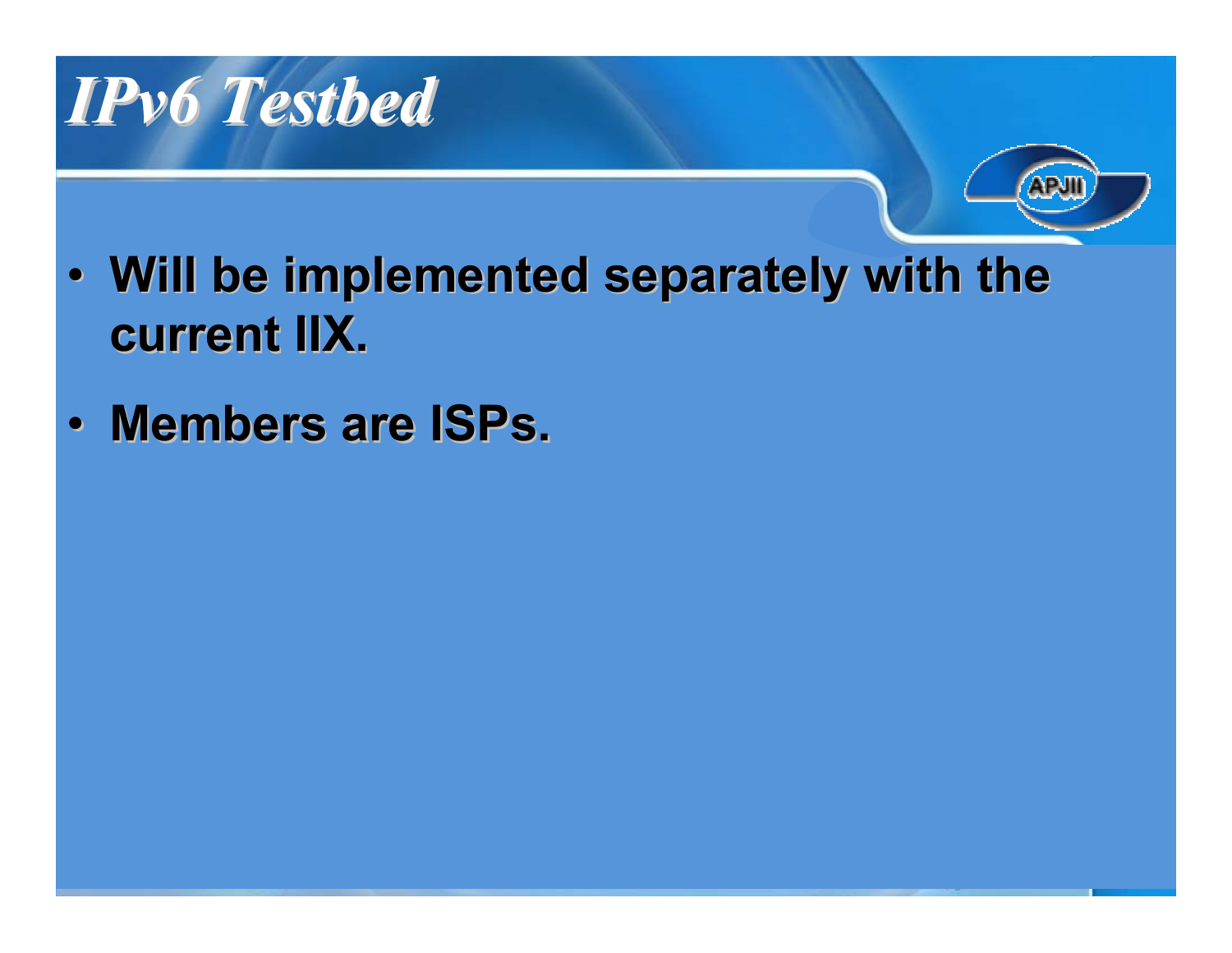#### *IPv6 ImplementationProblem ImplementationProblem :*

- 
- $\bullet$ **Members having limited knowledge with :** 
	- –**IPv6** implementation policy development.
	- – $-$  Routing issues referring to BCP.
	- – $-$  Many other technical issues including RFC& APNIC **Policy comprehension, etc.**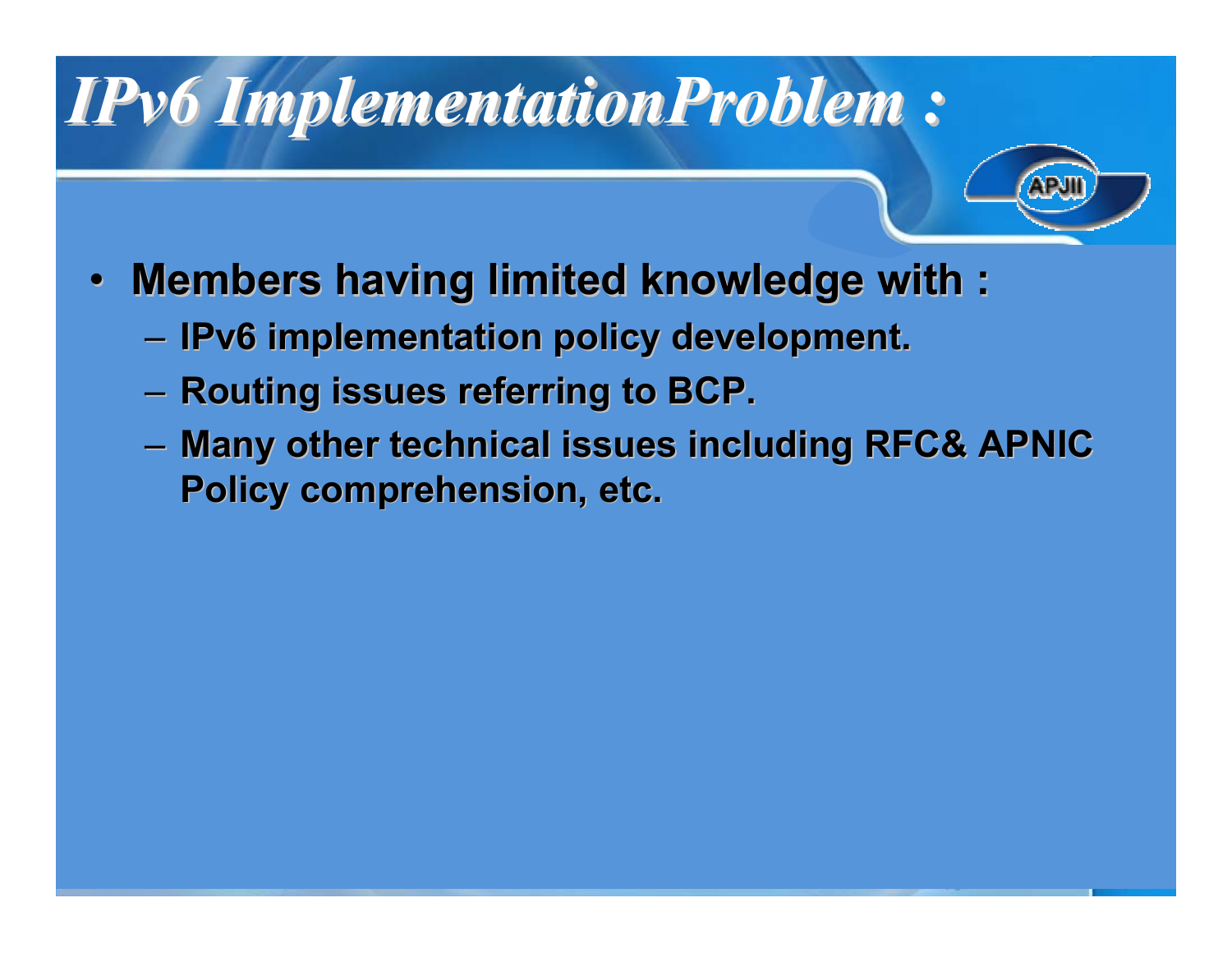## *Other Issues Other Issues*



- **Private AS implementation plans for Private AS implementation plans for members that will be connected to the IIX members that will be connected to the IIX using Singlehoming Singlehoming BGP.**
- **As Static Route replacement. As Static Route replacement.**
- If a need for Multihoming exist, then the **member is advised to request Public ASN member is advised to request Public ASN assignment from APNIC/RIR. assignment from APNIC/RIR.**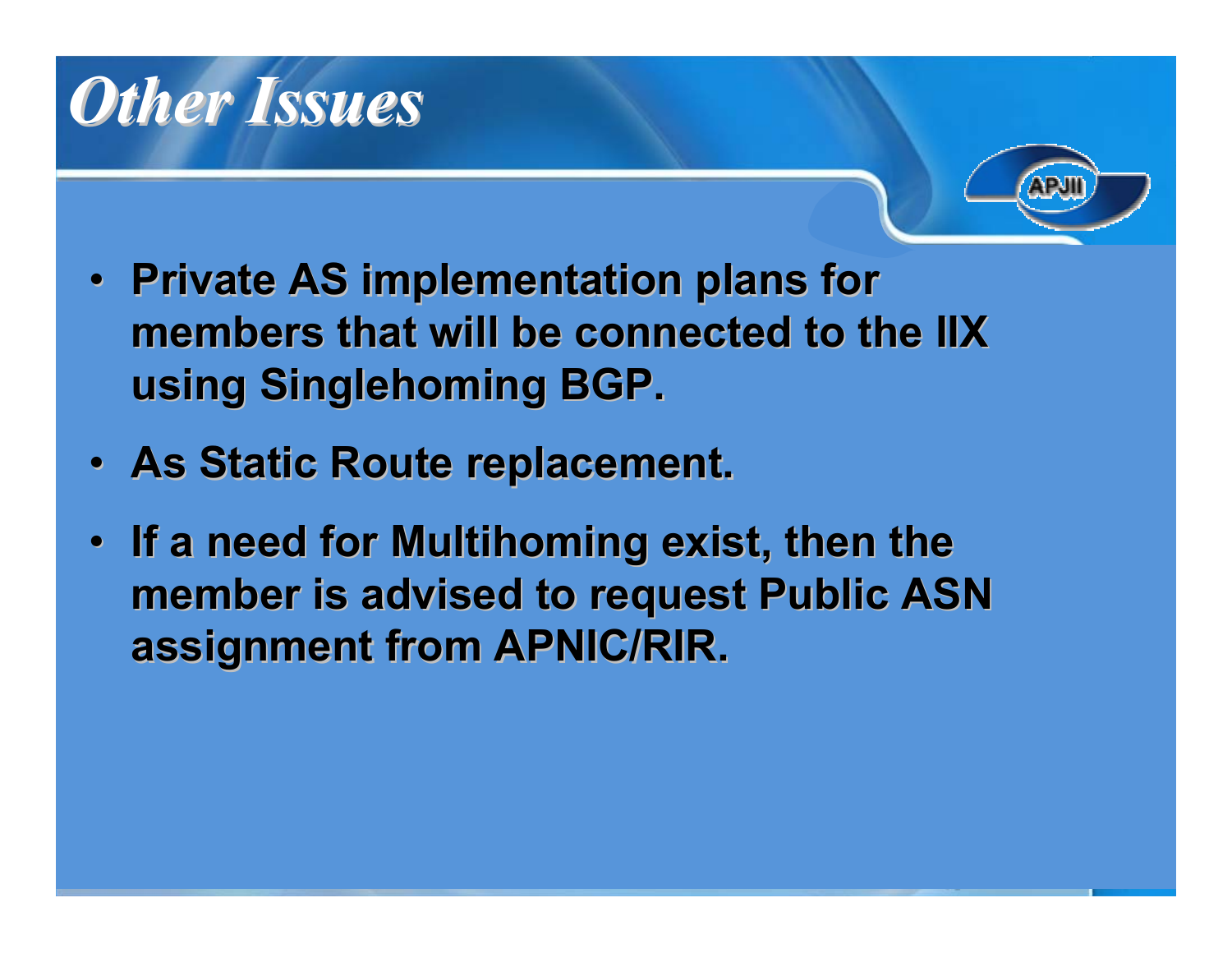



- **Invite ISPs to understand more about IPv6 implication, application, benefit, funding and implication, application, benefit, funding and so forth into Information Infrastructure Form so forth into Information Infrastructure Form in Indonesia in Indonesia**
- Invite vendor industries to support the **National Test Bed on IPv6 Infrastructure & National Test Bed on IPv6 Infrastructure & Application in Indonesia Application in Indonesia**
- **To form IPv6-ID Task Force.**
- **Socialize IPv6-ID Forum in Indonesia.**